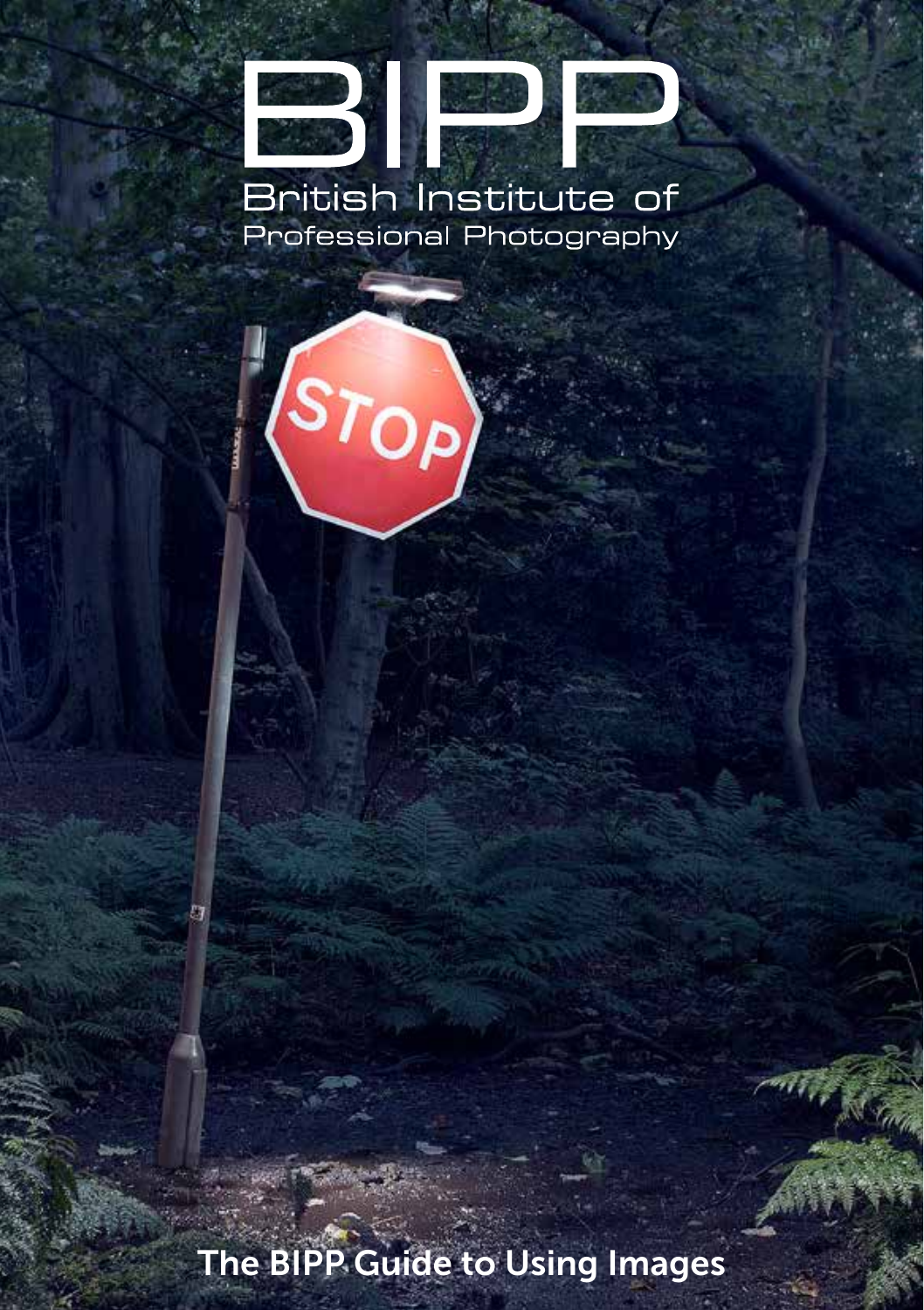How can you tell which images can be used, shared, copied, reproduced or published and which are protected by copyright?

How do you know what uses are permitted, when, where and how?

This guide has been designed to help anyone who works with, publishes, prints or uses images to understand how to do so legally and fairly

## **Contents**

| Introduction                       | 4       |
|------------------------------------|---------|
| First Steps/Things to Consider     | 7       |
| Myths surrounding image use        | $8 - 9$ |
| Things you need to know            | 10      |
| How do I know who it belongs to?   | 12      |
| How much does it cost?             | 13      |
| Responsibility/Further Information | 14      |
| Resolving Issues/What is the BIPP? | 17      |
| Rights & Wrongs                    | 18-19   |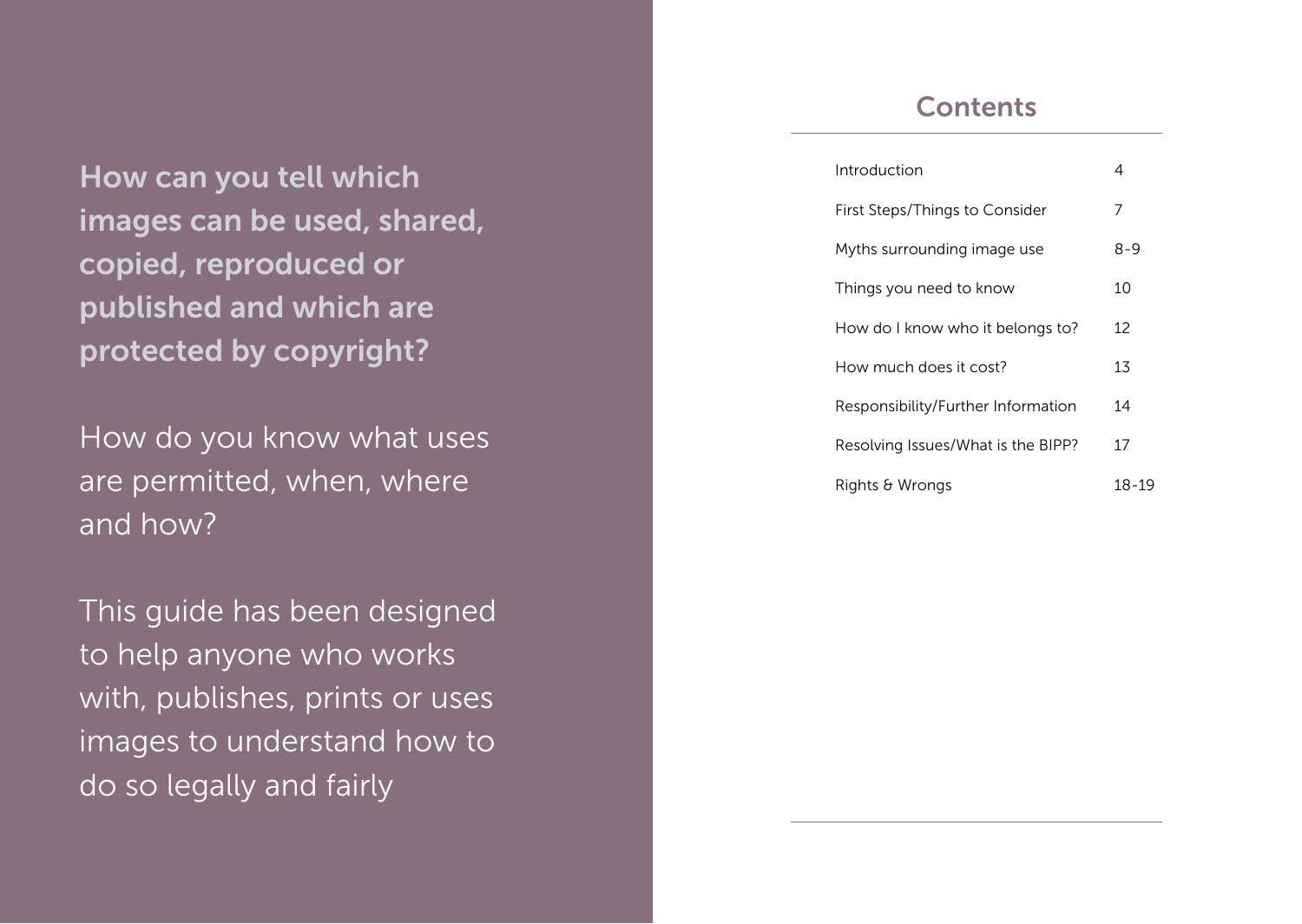# Introduction

Do you publish photographs - such as on a website or blog, in a magazine or newsletter?

Do you print or reproduce photographs - such as prints or canvasses, cards or calendars?

Do you provide a printing service - such as on t-shirts, mugs or mousemats etc?

Do you use photographs - such as to illustrate or advertise, inform or educate?

If you, or the company you work for, answer yes to any of the above examples, this guide will help you to understand what you need to do to ensure you are not unwittingly infringing copyright.

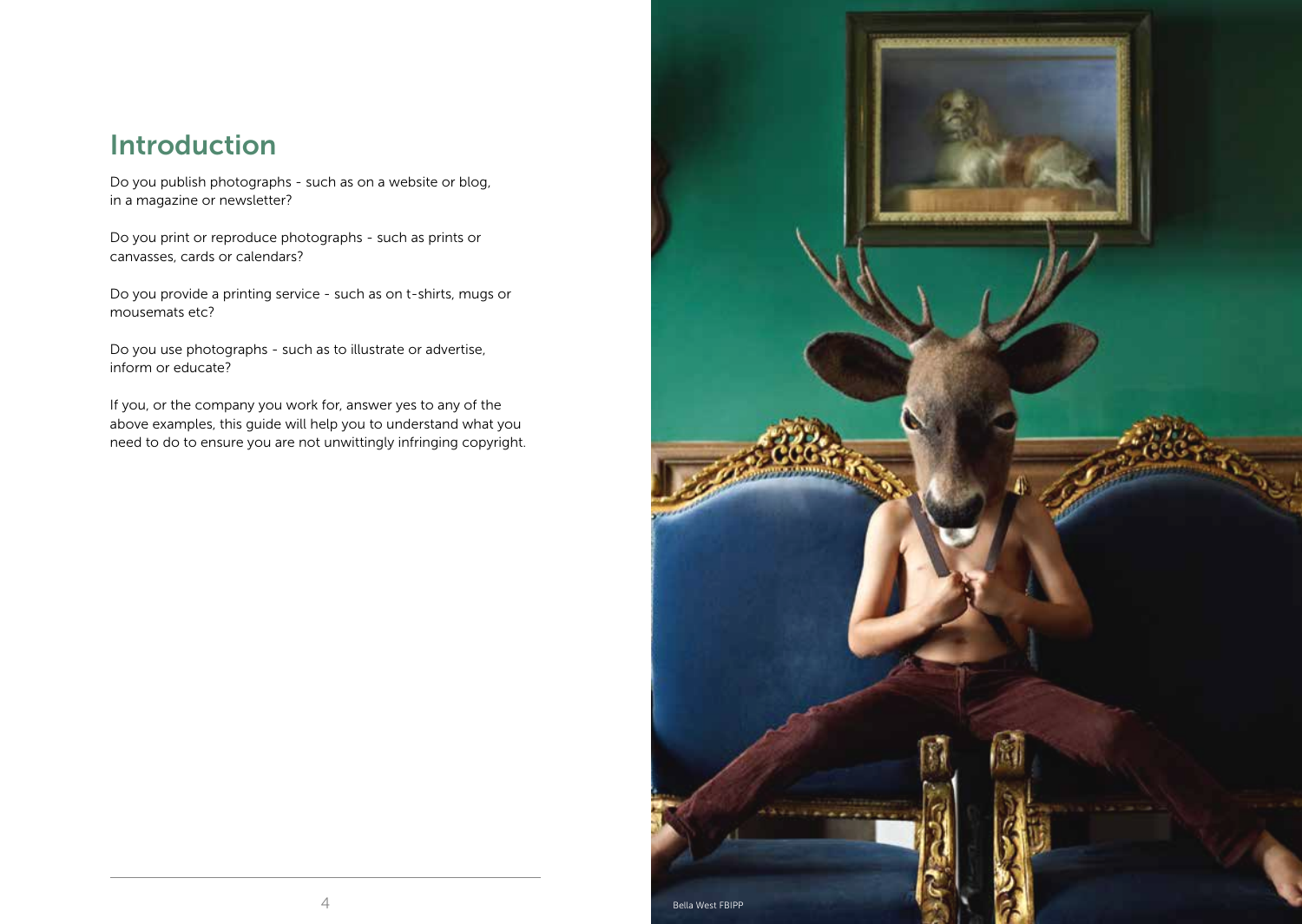

# First steps

Before printing, copying, sharing, publishing or reproducing any photographic image - stop and ask two simple questions:

### Where did this image come from? Who does it belong to?

Under UK copyright law, whoever took the photograph usually then owns copyright<sup>1</sup> so only they can give permission for it to be used.

This is regardless of whether they work as a professional photographer, are a keen amateur enjoying photography as a hobby, or are a member of the public using a mobile phone.

Whoever took the image usually<sup>1</sup> owns the copyright.

# Things to consider

### What do you want the image for?

Is it for personal enjoyment or to share with friends or family? Is it for study or research? Or is it to illustrate an article or report, book or magazine, website or blog? Perhaps to advertise or promote a product or service, venue or person?

### How and where will it be used?

What size is required and how prominently will it appear? How big an audience will it reach and is it regional, national or worldwide? How long will it be in use? Will it appear in print or online? Perhaps both?

### Who will benefit from using this image?

This will often determine whether an image is for personal, informative or commercial use.

*Remember, if you didn't take the image, someone else did - you need to ask their permission and obtain a licence before making any use of it.*

1 Unless employed as a photographer, when the employer is usually the copyright holder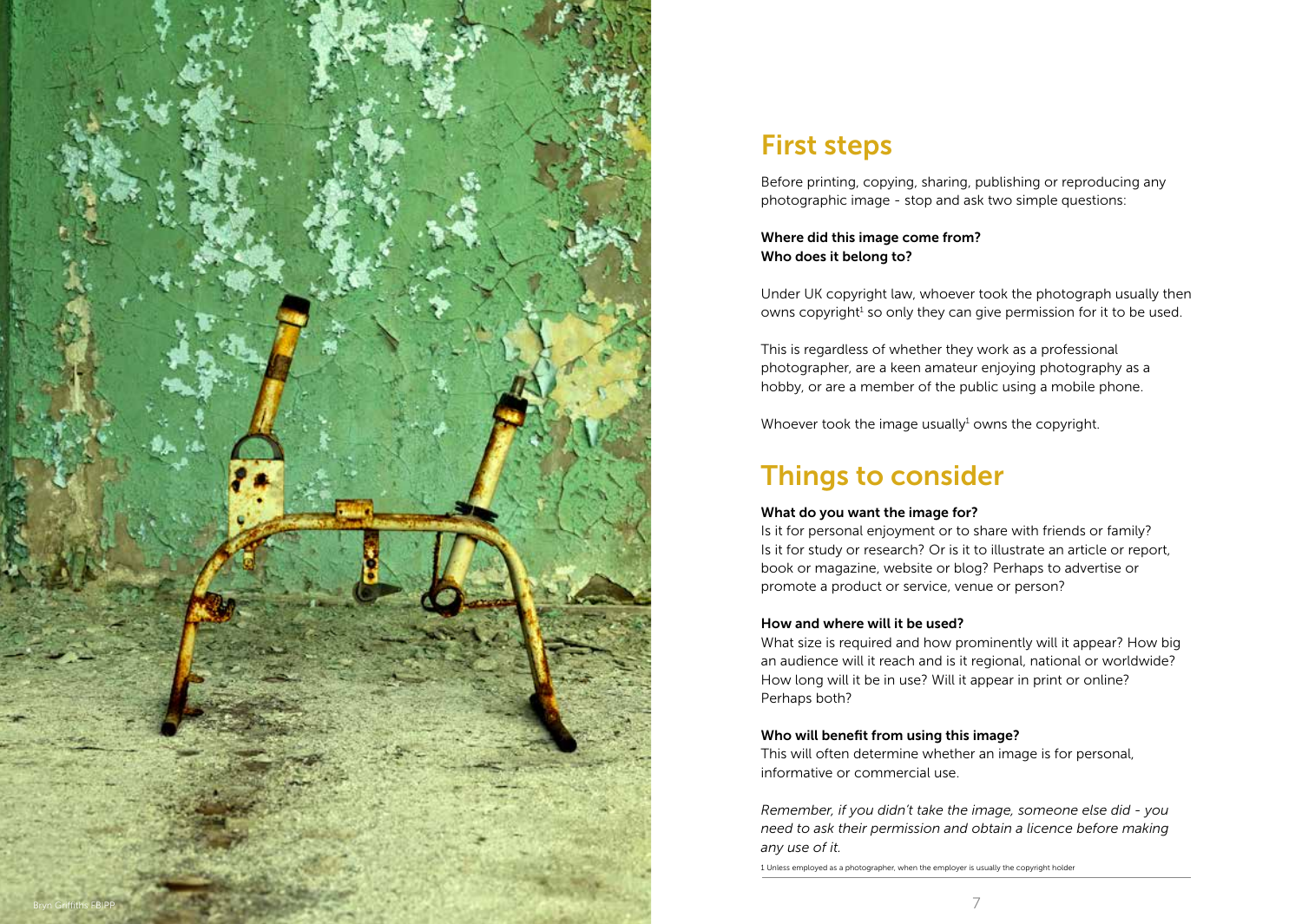# Myths surrounding image use

- It was on the Internet so it's OK wrong, just because an image is published on the internet does not mean it is free to use, you still need to find out whose it is and ask permission
- There was no name/metadata so it was free to use wrong, particularly if the image was found on a social media site, as metadata is systematically stripped when files are 'shared' or uploaded to a number of platforms
- It says 'royalty free' so that means it's OK wrong, royalty-free means free of royalties for each use or term once the initial licence fee is paid, it does not mean copyright free
- It was on a site offering copyright-free images wrong, by using the image you assume the risk, so read the Terms & Conditions of use and be sure you understand them as you are responsible if the image is later found to be protected
- My boss/client/web designer/customer said it was OK wrong, you cannot rely on less than written permission from the creator of the image or their authorised representative or agent
- I didn't know/understand about copyright wrong, ignorance is no excuse and as more cases go before the courts it is up to you to find out before using an image that you didn't take or pay to have taken or have permission to use
- Everyone does it wrong, as more photographers have become aware of their rights, more and more are pursuing infringements successfully through the courts, with increasingly high awards
- I'm not selling the picture so its OK wrong, it is not OK to use an image that does not belong to you without permission or a licence, unless it comes under an Exception recognised in law
- I gave a credit or link so its OK wrong, it is not OK. Creators earn no income from having a credit, which they are entitled to anyway
- It's not doing anyone any harm wrong, it does a great deal, as intellectual property theft makes a huge impact on our economy and deprives creators of their income
- It's not really stealing wrong, you are still taking or using something that belongs to someone else without permission
- If I change/alter it then it's OK wrong, the act of altering it is regarded as flagrant, especially if removing watermarks or metadata, which in turn is illegal
- Nobody will ever know wrong, as image recognition software becomes more sophisticated, unauthorised use becomes easier to track down. Services now exist to make it easier and cheaper for photographers to pursue cases of infringement through the courts
- It's not worth bothering about wrong, many photographers are discovering they can earn more from pursuing infringers than they can from actually taking and selling their photographs
- It was in the public domain wrong, there is confusion over this term but in the UK, works only enter the public domain when copyright expires, currently 70 years after the death of the creator
- It was 'Fair Use' wrong, there is no such thing in UK law. Fair Dealing, a completely different concept, exists under some recognised Exceptions but US laws do not apply in the UK
- There was no copyright notice so its OK wrong, there is no legal requirement to use a copyright notice but that doesn't mean it is not protected or that you can just use something without it
- There was no name, I can use it legally now as an 'orphan work' wrong, a licence is still required and a fee payable, once the IPO are happy that a 'diligent search' has been done.

Just because something is available and accessible does not mean you can just use it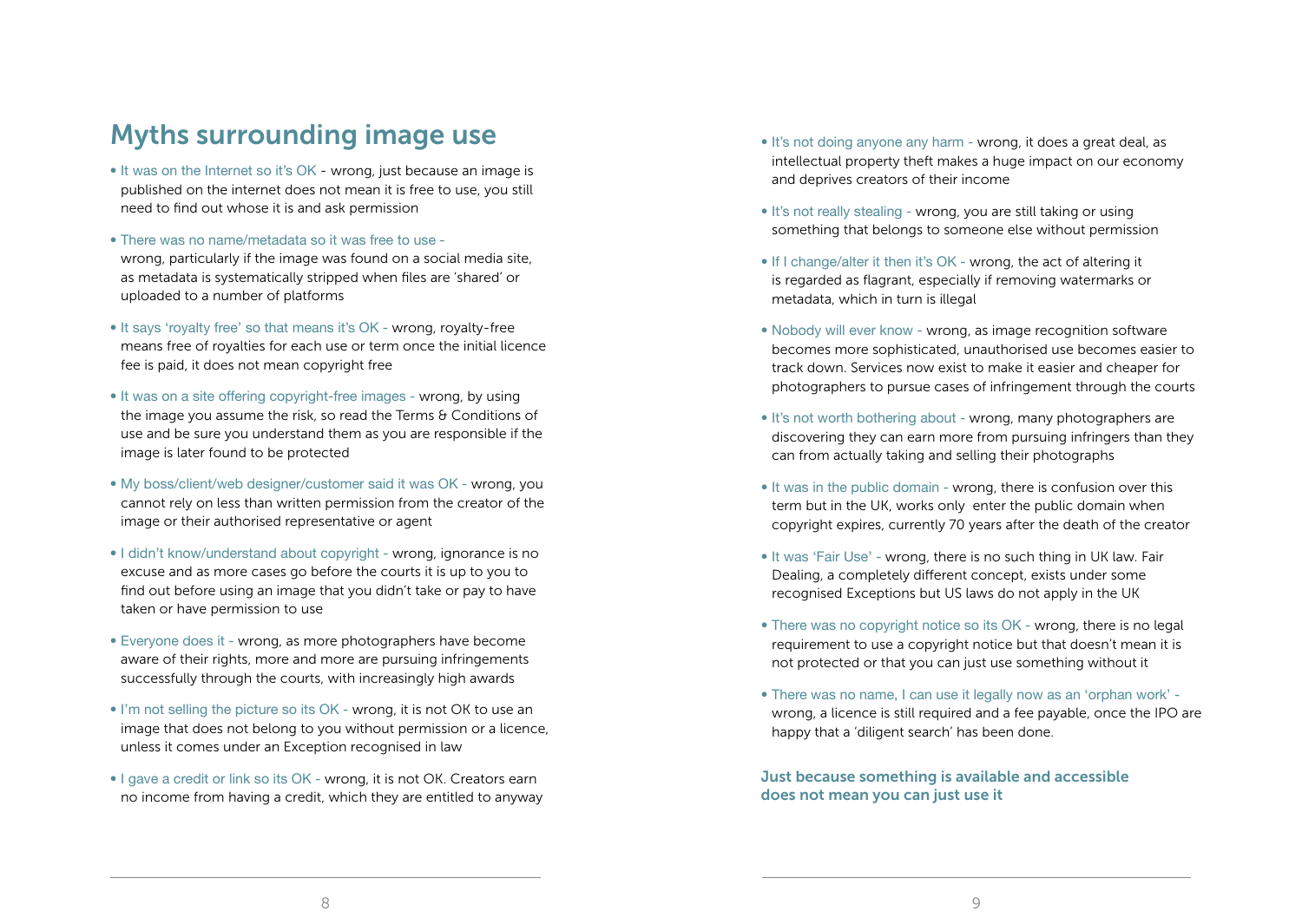# Things you need to know

## **Permissions**

In most cases, permission will be required from the photographer or studio that produced the image or from the rights' holder(s) before any reproduction can take place. Why?

The image may have been exclusively licensed to a 3rd party, may contain sensitive information or may just not be available for publication. Images of people may require a model release that may not be available for certain uses. The issuance of licences is also how many photographers earn their living.

Permission, where given, will be in the form of a licence which should be in writing. If more than one rights' holder exists then permission is required from each one<sup>1</sup>.

### Accreditation

Although a photo credit is not a UK legal requirement, licences usually stipulate whether or not a credit is required and in what form. Why?

Creators of original works have the right to be acknowledged, from which they gain recognition and obtain future work. They also have the right not to be identified, if they wish<sup>2</sup>. These rights are known as Moral Rights and apply to all creative works.

## **Treatment**

Moral rights also protect photographs from derogatory treatment. This can include manipulation, changing colours, cloning and even cropping to remove some of the content. Images should not be changed unless the licence stipulates otherwise.

Particular care should be taken during print reproduction to ensure colour consistency and that the highest resolution files, in the appropriate colour profile, are used to ensure the image appears as intended. $3$ 

1 More than one rights holder may exist in collaborative works, published work or where for example, an image is of something which is in itself the subject of someone elses' Intellectual Property 2 For example, a creator may not wish to be publicly associated with a certain type of work 3 Printing requires higher definition and a different colour format to images intended for electronic use

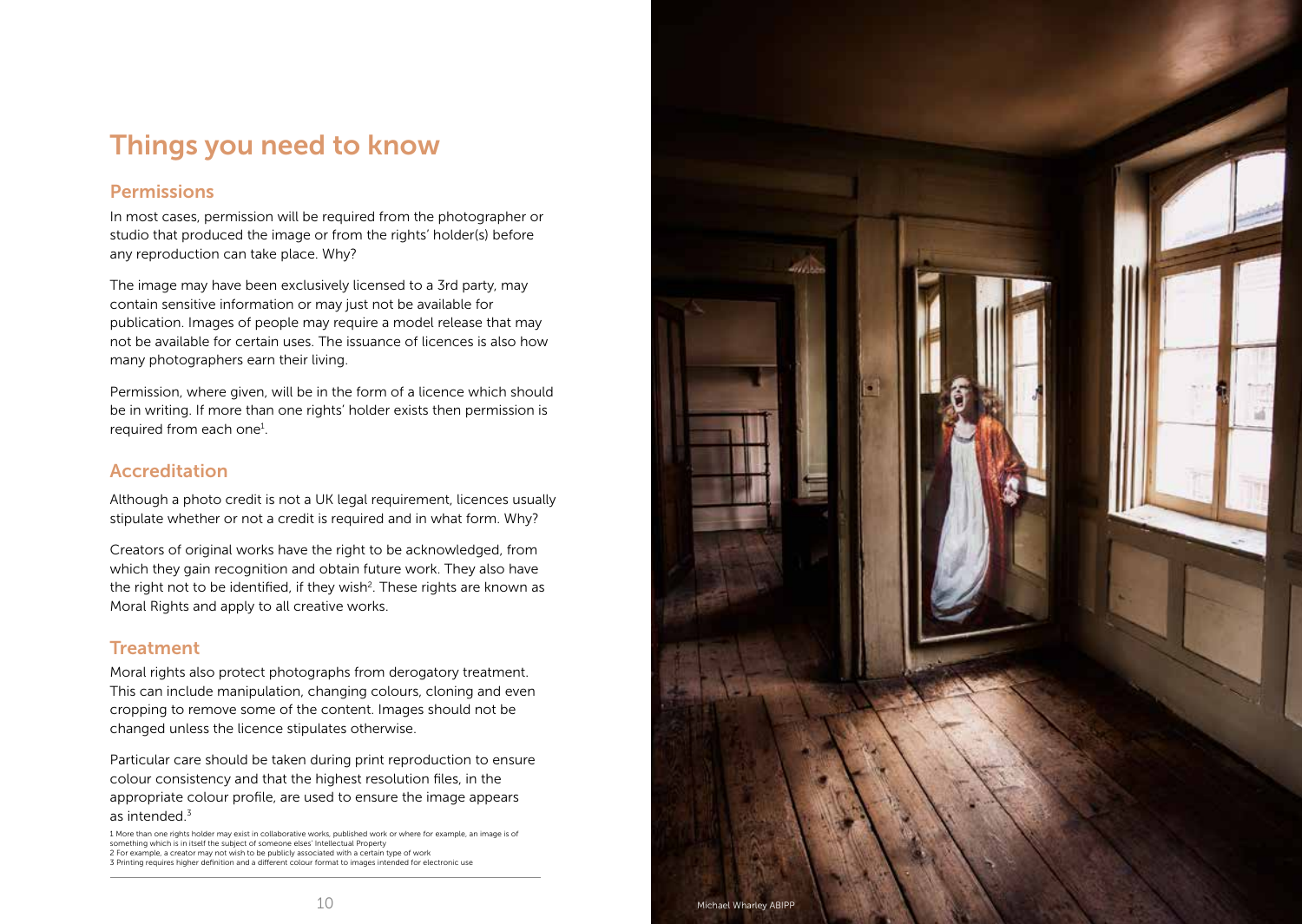## How do I know who it belongs to?

Photographers use various methods to ensure their images can be identified. Some use visible watermarks, many embed metadata with their contact details, usage terms etc, viewable using that will clearly identify the creator, whilst others may rely on proper accreditation when images are published. Prints, or images supplied on disks, usually carry the contact details for the photographer or studio.

Routinely however, photographs are published or used without any accreditation and despite the practice being unlawful, embedded metadata is systematically stripped out when images are uploaded to social media platforms, photography competitions or some web content management systems. Visible watermarks are also deliberately removed or cloned out in misguided attempts to hide ownership.

Due to the widespread practice of taking and using images without permission for purposes other than which they were photograph found online.

Those images with no clear means of identification are sometimes referred to as 'orphans'. To use an 'orphan work' you must first conduct and provide evidence of, a 'diligent search' and then file an application with the Intellectual Property Office (IPO) for which there is a fee. If approved, a licence fee is then payable for the specific use and term granted. Visit www.ipo.gov.uk for more details.

## How much does it cost?

The cost of licensing an image varies according to a number of factors such as personal, informative or commercial use, how long for, in what territory and whether it is to be used in print or digitally or both.

Provide as many details as possible when asking for a quote, most importantly the purpose and intended use. If you subsequently wish to use the image for something else or another purpose or to promote another product, you will need to request and pay for an additional licence.

Licences for advertising, promotion or PR purposes will cost more than those for illustration or editorial use, so always be clear as to all intended uses.

Additional use can always be requested at a later date and Extended Use licences can also be requested.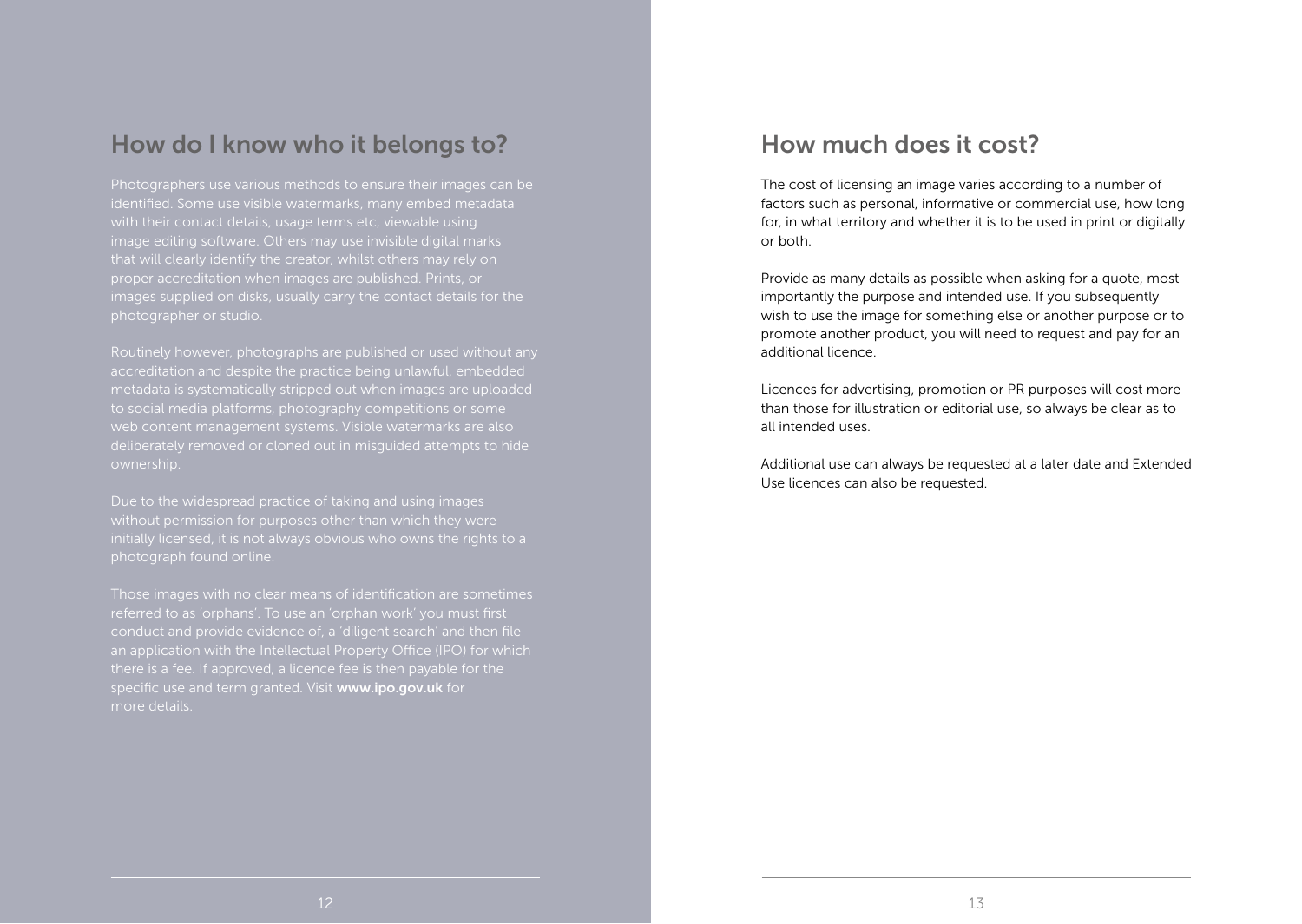# Responsibility

The responsibility for obtaining permission and if necessary, paying a licence fee in order to use, reproduce or publish an image rests with you or the company you work for. You cannot pass that responsibility on to another party.

The BIPP actively encourages its members to report any cases of infringement involving their own or other members' images.

Many infringements are inadvertent - don't be caught out!

# Further information

To learn more about Orphan Works, Copyright Exceptions and Fair Dealings definitions, please visit the BIPP website.

Please be aware that the information provided in this guide is no substitute for legal advice and is relevant to the UK only. Other countries, even within the EU, may have different copyright and/or IP regulations.

Laws can change without notice. Always check first and if in doubt, seek the advice of an IP specialist.

For further information visit the IPO website at https://www.gov.uk/government/organisations/ intellectualproperty-office

May 2015 © Denise Swanson under licence to the BIPP

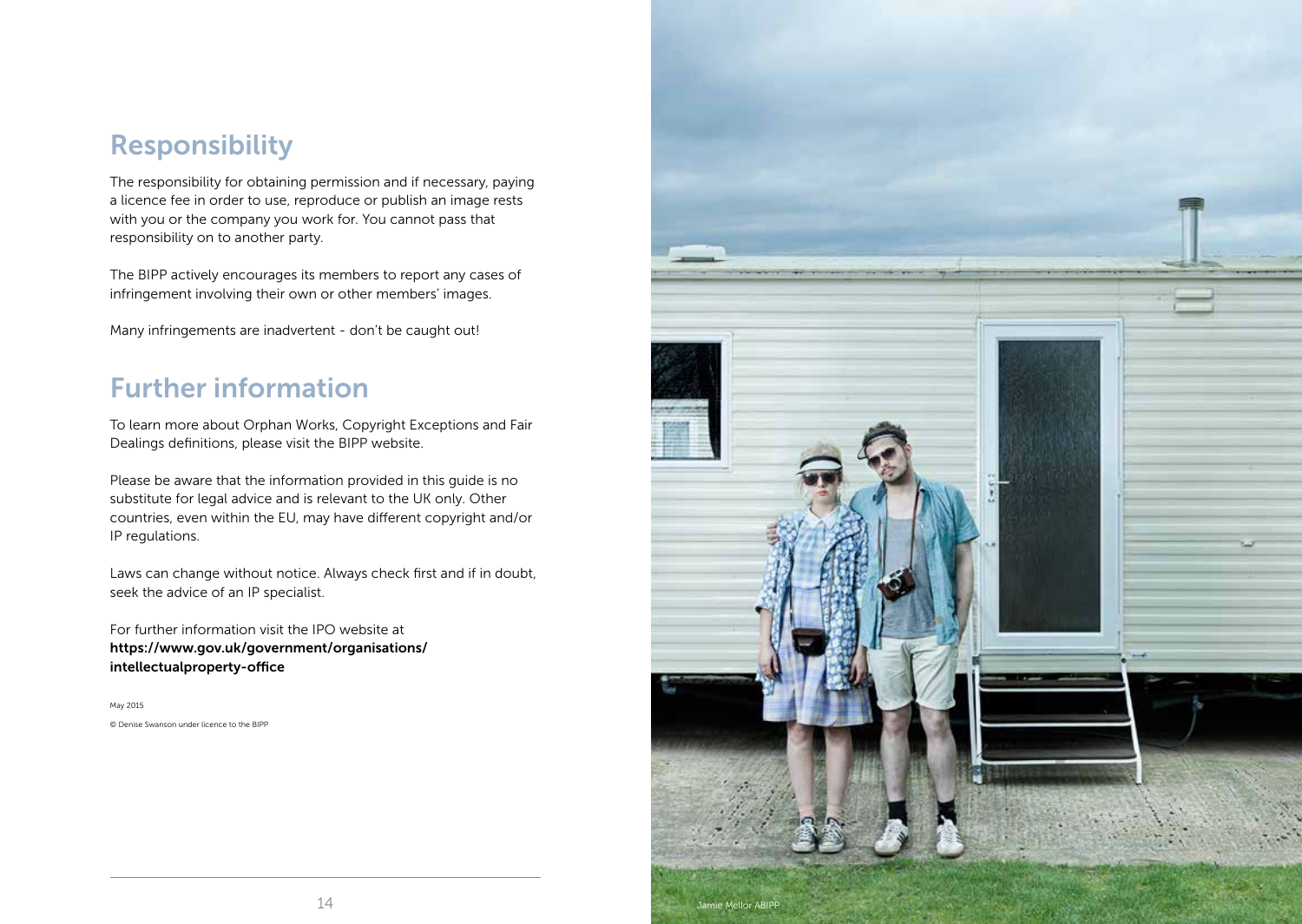

# Resolving issues

In reading this guide you may have realised that you have, unwittingly, infringed copyright. The important thing is how to remedy the situation quickly and to the satisfaction of everyone involved. The following points are the steps we recommend you take when working to resolve an issue concerning copyright infringement or using images without permission.

- Contact the photographer most issues can usually be resolved at this stage by being honest and by offering to put things right
- Explain what you want to use the image for give full details of all the uses you need and the photographer will provide a quote for either commercial or personal use
- Whilst we would not normally encourage issuing retrospective licences if you require continuing use, a licence can normally be granted to take into account past use
- If you fail to reach an amicable agreement, the photographer may pursue the case through IPEC, the Intellectual Property Enterprise Court, which offers a low cost alternative to the High Court for IP claims
- The BIPP actively encourages its members to seek settlement for infringement through IPEC if other options are unsuccessful
- You can contact your local Trading Standards office or Citizens Advice Bureau who will advise you on the best way forward but seeking legal advice from an IP specialist is always recommended

The most important consideration is always to strive for a solution which is fair to both parties as quickly and as amicably as possible.

# What is the BIPP?

The BIPP is the leading qualifying and governing photographic body based in the UK. We are a not for profit organisation that delivers education, qualifications and professional development to working photographers.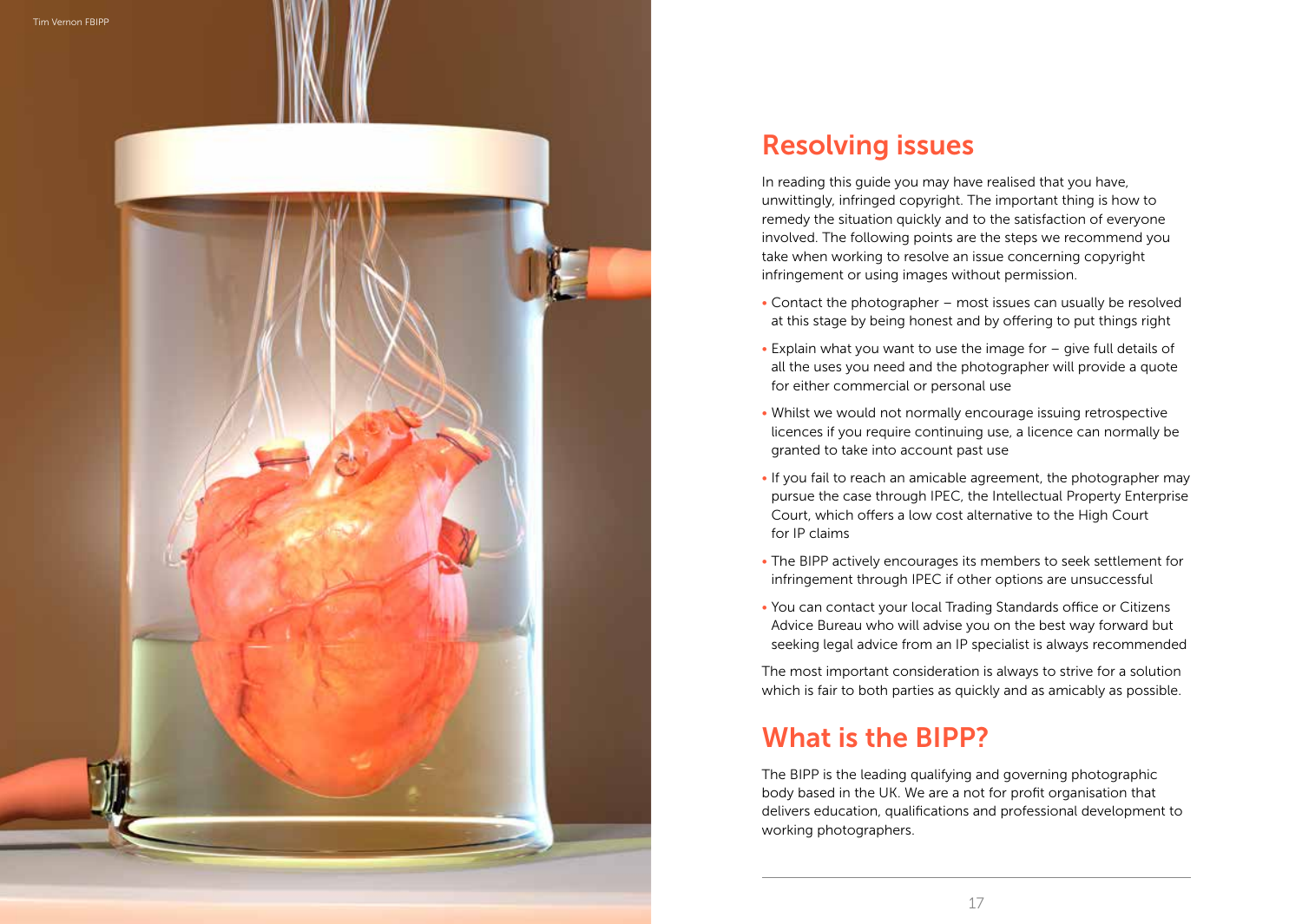# Rights & Wrongs

You own a business and engage a designer for your website and/or marketing materials, for which they provide the images. Do you:

- a ignore where they came from, its nothing to do with you/its their responsibility
- b ask for written evidence showing permissions obtained/licence issued and any fees paid

You are a web designer and a client provides all the text and images for their website. Do you:

- a go ahead and use them, after all, they supplied them so it must be OK
- **b** check that they own the rights or have necessary permission or licences in place

You offer a service printing photographs onto mugs, t-shirts etc or copies/ enlargements. Customers provide photographs, asking for reprints. Do you:

- a provide as required it's not up to you to find out whose photograph it is
- **b** ask for written authorisation that they own copyright or have the necessary permissions

You publish a newsletter, zine or blog and want to use a picture you've found to illustrate. Do you:

- a use it, after all you don't sell the publication and it's only a small image
- b seek permission to publish for editorial/information/educational purposes and give a credit

You own or run a venue and come across an image taken at your venue that you want to use in a brochure/leaflet, on your website or in social media. Do you:

- a just use it, after all it was taken at your venue so technically it must be OK
- **b** find out who took it, ask for permission, pay the license fee and credit the photographer

You or a friend/family member just got married and you've some lovely pictures from your wedding photographer that you want to share. Do you:

- a post them on Facebook/Twitter etc and share them to all your friends and followers
- **b** contact the photographer and seek permission first

You come across a great image on the internet and want to use it on your own site or blog. Do you:

- a download and use it, after all it's on the internet
- **b** find out who it belongs to, purchase a license for use and provide a credit

You run an ISP or hosting business and receive a complaint that one of the sites you host is infringing copyright by using images for which they do not own the rights. Do you:

- a ignore it, after all its not your responsibility
- **b** investigate and co-operate with authorities to block or close the site if required

You come across a site carrying high profile advertising, using or providing photographs that you believe infringe yours or someone else's copyright. Do you:

- a ignore it, after all there's nothing you can do/its not your problem
- b report it to the IP Crime Unit (PIPCU) or the Intellectual property Office (IPO) or to DMCA

Get it wrong and the price you pay may be higher than you think